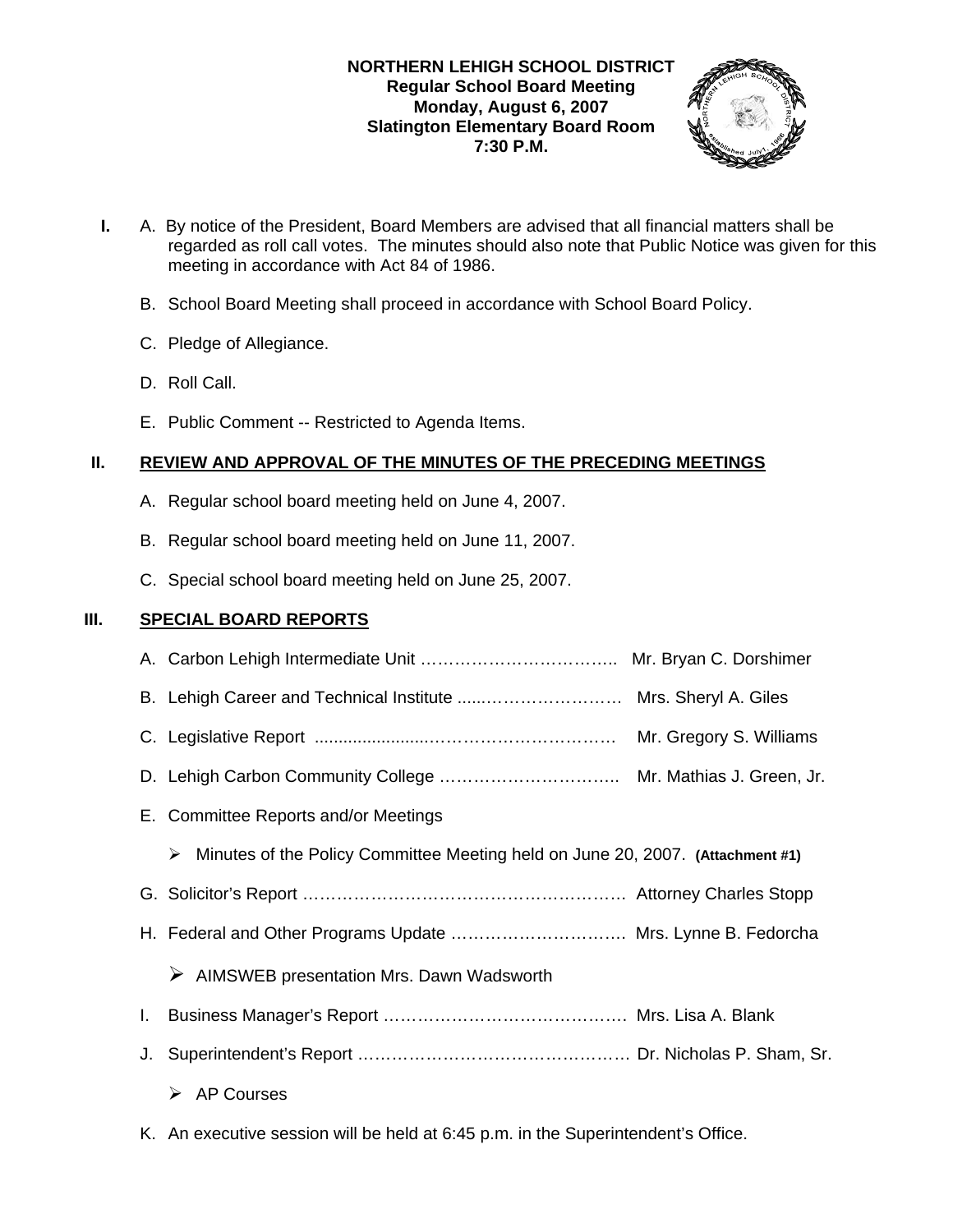**IV. PERSONNEL**

| Assignment:            | <b>Christopher Barnes</b>                                | <b>Temporary Professional Employee</b><br>Middle School English Teacher, replacing Mary                                            |
|------------------------|----------------------------------------------------------|------------------------------------------------------------------------------------------------------------------------------------|
| Salary:                |                                                          | Anne Shafer who has retired.<br>\$41,700 (Step 1 Master on the 2007-2008 CBA<br>Salary Schedule)                                   |
| <b>Effective Date:</b> |                                                          | August 22, 2007                                                                                                                    |
| B. Appointments        |                                                          |                                                                                                                                    |
| 1.                     | Instructional                                            |                                                                                                                                    |
|                        | a. Christopher Barnes<br>Assignment:                     | <b>Temporary Professional Employee</b><br>Middle School English Teacher, replacing Mary                                            |
|                        | Salary:                                                  | Anne Shafer who has retired.<br>\$40,700 (Step 1 Bachelors+24 on the 2007-2008 CBA<br>Salary Schedule)                             |
|                        | <b>Effective Date:</b>                                   | August 22, 2007                                                                                                                    |
|                        | b. Jennifer Butz<br>Assignment:                          | <b>Temporary Professional Employee</b><br>Elementary Health & Physical Education Teacher<br>replacing Larry Parry who has retired. |
|                        | Salary:                                                  | \$39,000 (Step 1 Bachelors on the 2007-2008 CBA<br>Salary Schedule)                                                                |
|                        | Effective:                                               | August 22, 2007                                                                                                                    |
| 2.                     | Non-Instructional                                        |                                                                                                                                    |
|                        | a. Shelly Pender<br>Assignment:<br>Salary:<br>Effective: | <b>District Substitute Teacher caller</b><br>\$7,500.00<br>August 27, 2007                                                         |
|                        | b. Connie Check*<br>Assignment:                          | High School Cook's Helper, replacing Susanne<br>Christman who has retired.                                                         |
|                        | Salary:                                                  | \$7.50/Per Hour/5 1/2 Hours Per Day/ 5 Days Per Week<br>(2005-2009 ESPA Agreement)                                                 |
|                        | <b>Effective Date:</b><br>*60 Day Probationary Period    | September 4, 2007                                                                                                                  |

- Agreement for the years 2005-2009. This new position will be classified on the Clerical Salary Scale as Clerical.
- D. Approve to reclassify Stephen Haas, current Computer Technician, as the Computer Technician in the Clerical Salary and Benefit Agreement, effective July 1, 2007 at a Level I salary of 29,587.00.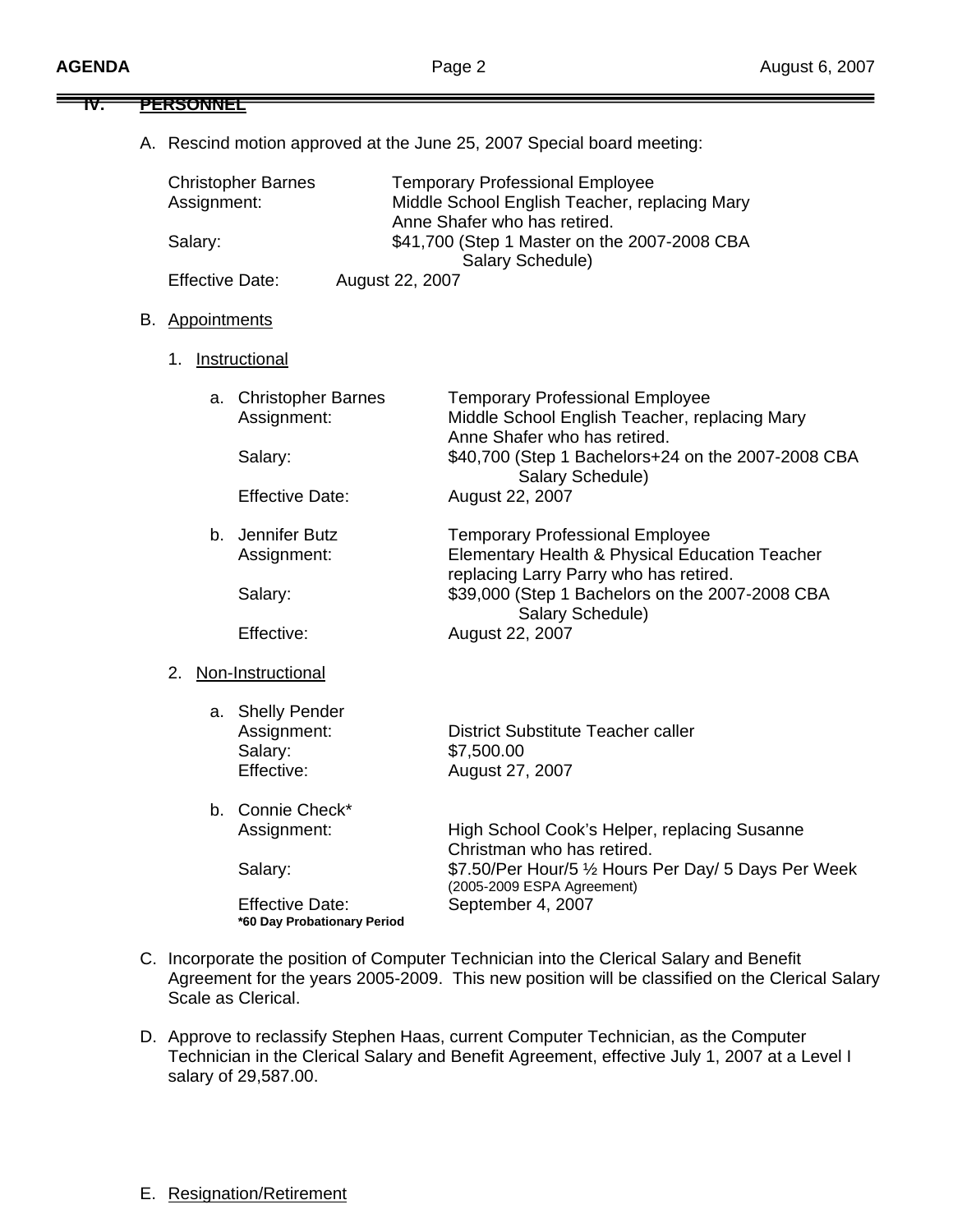- 1. Accept the resignation of Christina Dieter from her position as High School Learning Support Teacher, effective immediately. Ms. Dieter has accepted a position with the Nazareth Area School District.
- 2. Accept the resignation of Dr. Nicholas P. Sham, Superintendent of Northern Lehigh School District, upon expiration of his current contract, June 30, 2008, at which time he will begin his retirement from the Northern Lehigh School District after 19 years of service. He requests that all applicable benefits to which he is entitled be granted upon the implementation of his retirement.
- 3. Accept the resignation of Deborah Moreira, Administrative Secretary in the Middle School, effective the end of the working day on October 3, 2007 at which time she will initiate her retirement from the Northern Lehigh School District after 22 ½ years of service. She requests that all applicable benefits to which she is entitled be granted upon the implementation of her retirement.

### F. Administrative Transfer

| Tricia Waylen |                                                                                                          |
|---------------|----------------------------------------------------------------------------------------------------------|
| From:         | Middle School Clerical                                                                                   |
| To:           | Middle School Administrative Secretary, replacing                                                        |
|               | Deborah Moreira who has retired.                                                                         |
| Salary:       | \$32,801 (Level 2 Admin Sec/Bookkeeper II classification<br>on the 2007-2008 Clerical Salary and Benefit |
|               | Agreement)                                                                                               |
| Effective:    | August 24, 2007                                                                                          |

### G. Co-Curricular Appointments 2007-2008

| Stephen Hluschak       | Assistant Baseball Coach             | \$2,762.07    |
|------------------------|--------------------------------------|---------------|
| James Karabasz         | <b>Assistant Girl's Soccer Coach</b> | \$2,627.52    |
| Greg King              | <b>Assistant Baseball Coach</b>      | \$2,762.07    |
| Michael Lehtonen       | <b>Head Track Coach</b>              | \$4,362.47    |
| Donna Marushak         | Middle School Web Page Advisor       | \$ 383.62     |
| Hassan Mouahhid*       | Assistant Boy's Soccer Coach         | \$2,627.52    |
| David Oertner          | <b>Assistant Track Coach</b>         | \$2,672.07    |
| Erv Prutzman           | <b>Head Baseball Coach</b>           | \$4,362.47    |
| Michelle Raber         | Middle School Fall Intramural        | 766.42<br>\$  |
| Michelle Raber         | Middle School Spring Intramural      | \$<br>766.42  |
| Michelle Raber         | Middle School Winter Intramural      | \$<br>766.42  |
| Douglas Reynolds       | <b>Assistant Track Coach</b>         | \$2,762.07    |
| John Rusbarsky         | <b>Head Girl's Soccer Coach</b>      | \$4,729.54    |
| <b>Brian Schell</b>    | <b>Head Softball Coach</b>           | \$4,362.47    |
| <b>Tracy Zellner</b>   | Middle School Field Hockey Coach     | \$2,497.20    |
| <b>Abby Bloss</b>      | Senior High Student Council          | \$1,967.00    |
| <b>Abby Bloss</b>      | Sophomore Class Advisor              | \$600.82      |
| David Carroll          | Senior High Band Advisor             | \$4,482.80    |
| Scott DeLong           | Debate Advisor                       | \$1,312.04    |
| Scott DeLong           | <b>Junior Class Advisor</b>          | 600.82<br>\$. |
| <b>Renee Evans</b>     | Sr. High Fall Intramurals - Tennis   | \$<br>766.42  |
| Renee Evans            | Sr. High Spring Intramurals - Tennis | \$<br>766.42  |
| <b>Babette Guss</b>    | Senior High Yearbook                 | \$2,281.21    |
| <b>Michael Hammond</b> | <b>Senior Class Advisor</b>          | \$<br>600.82  |

Co-Curricular Appointments 2007-2008 (cont.)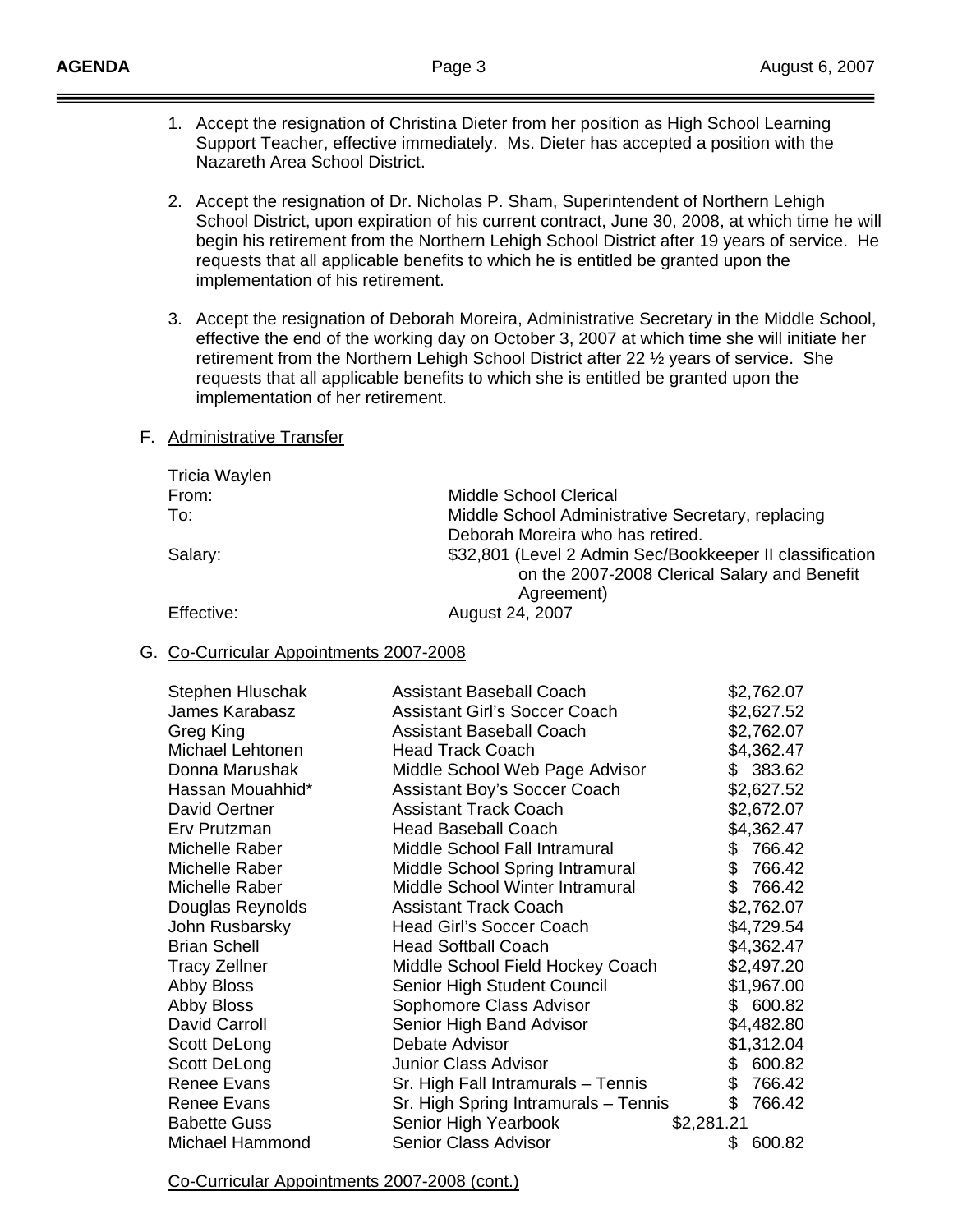| <del>Todd Herzog</del>               | Sr. High Spring Intramurals - Weightlifting | ᠴ   | 766.42     |
|--------------------------------------|---------------------------------------------|-----|------------|
| <b>Todd Herzog</b>                   | Sr. High Fall Intramurals - Weightlifting   |     | 766.42     |
| Stephen Hluschak                     | Sr. High Winter Intramurals - Weightlifting |     | 766.42     |
| Michael Lehtonen                     | Sr. High Winter Intramurals - Winter Track  | £.  | 766.42     |
| Michael Lehtonen                     | <b>Senior Class Advisor</b>                 | SS  | 600.82     |
| <b>Richard Oertner</b>               | Sr. High Fall Intramurals - Basketball      |     | 766.42     |
| Julianne Palme*                      | Senior Class Play Advisor                   |     | \$1,395.89 |
| Julianne Palme*                      | Senior High Musical Director                |     | \$2,626.20 |
| <b>Candice Saville</b>               | <b>Junior Class Advisor</b>                 | S   | 600.82     |
| Eric Schmidt                         | <b>SADD Advisor</b>                         |     | 525.50     |
| Lana Schmidt                         | German Exchange Club Advisor                | S.  | 723.95     |
| <b>Crystal Stehly</b>                | Majorette/Band Front Director               |     | \$1,967.00 |
| Joseph Tout                          | Sr. High Spring Intramurals - Weightlifting | S   | 766.42     |
| Joseph Tout                          | Sr. High Winter Intramurals - Weightlifting | \$. | 766.42     |
| Megan Wentz                          | Senior High Chorus Advisor                  |     | \$1,640.05 |
| Ellen Yenser                         | Sophomore Class Advisor                     |     | 600.82     |
| *Pending Verification of Clearances. |                                             |     |            |

### H. Co-Curricular Volunteers 2007-2008

Candice Saville Assistant Boys Soccer Coach

#### **I.** Senior High Administrative Detention Supervisor

 Approve to appoint Diana Beltran as the Administrative Detention Supervisor in the senior high school. She will work Tuesday and Thursday from 2:30 p.m. to 4:00 p.m. throughout the 2007-2008 school year that warrants detention coverage. Salary will be \$20.00 per hour worked.

### J. Middle School Administrative Detention Supervisor

 Approve to appoint Lisa Martinez as the Administrative Detention Supervisor in the middle school. She will work Monday and Wednesday from 2:20 p.m. to 3:20 p.m. throughout the 2007-2008 school year that warrants detention coverage. Salary will be \$20.00 per hour worked.

### K. Saturday Detention Monitor

 Approve to appoint Patricia Eby-Manescu as the Secondary Saturday Detention Monitor for the middle school and senior high school for the 2007-2008 school year, working 3 hours every Saturday that warrants detention coverage. Salary will be \$20.00 per hour worked.

### L. Substitute Saturday Detention Monitor

 Approve to appoint Diana Beltran as the Substitute Secondary Saturday Detention Monitor for the middle school and senior high school for the 2007-2008 school year, working as a substitute for 3 hours every Saturday that warrants substitute detention coverage. Salary will be \$20.00 per hour worked.

M. Salary Adjustments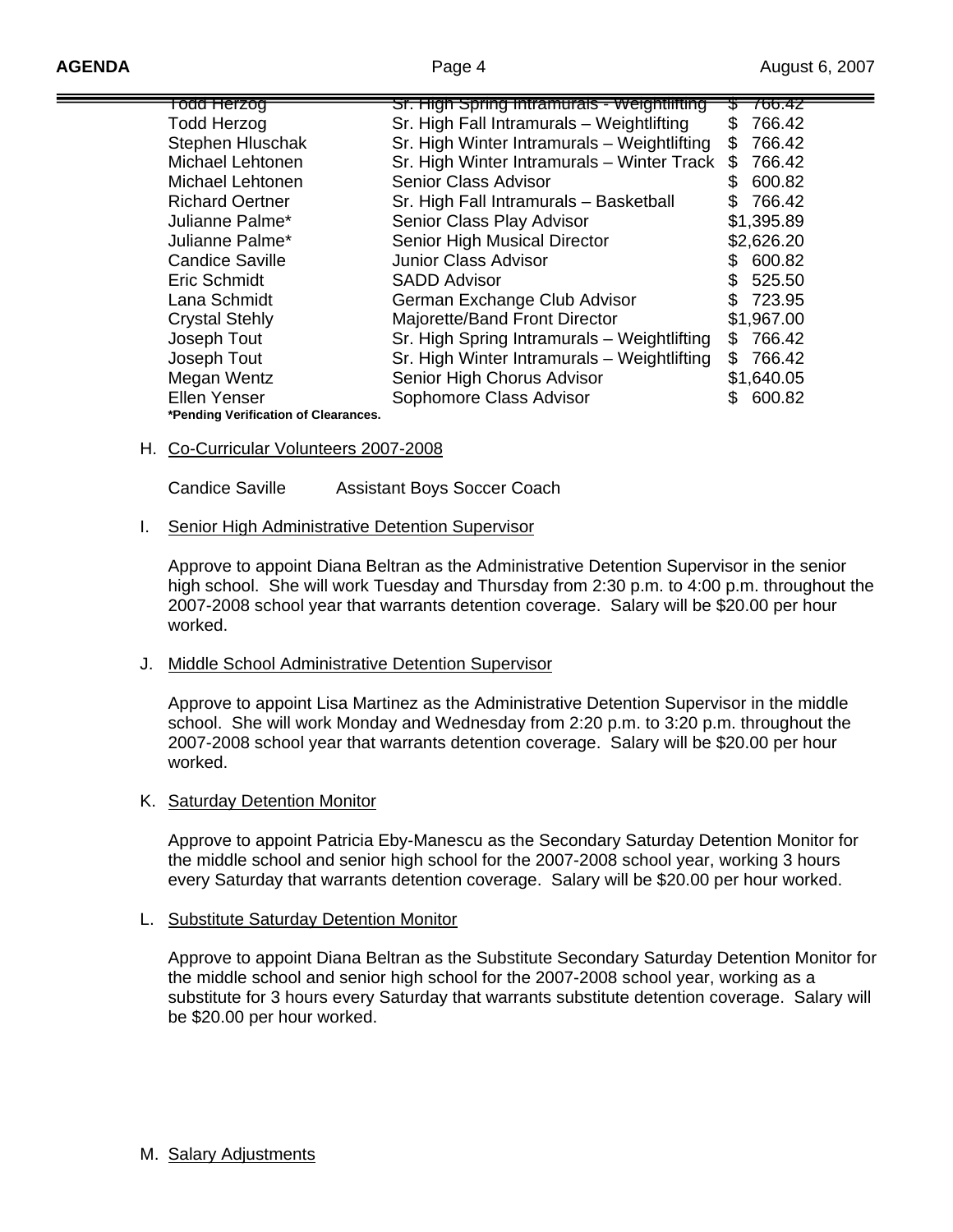| 1. Establish salary for Donald Allen, Assistant High School Principal, at \$72,000.00, effective,<br>July 1, 2007.                                                                                                                                                                                                                                                                                                                                                                                                                                                                                                                                                                                          |
|-------------------------------------------------------------------------------------------------------------------------------------------------------------------------------------------------------------------------------------------------------------------------------------------------------------------------------------------------------------------------------------------------------------------------------------------------------------------------------------------------------------------------------------------------------------------------------------------------------------------------------------------------------------------------------------------------------------|
| 2. Establish salary for Greg Derr, Director of Support Services, at \$63,000.00, effective July<br>1, 2007.                                                                                                                                                                                                                                                                                                                                                                                                                                                                                                                                                                                                 |
| 3. Authorize an increase salary for Temporary Maintenance Employee, Barry Edwards at a<br>rate of \$.25 per hour effective July 1, 2007. Mr. Edwards has served as a temporary<br>replacement for maintenance since September 20, 2006 with no additional compensation<br>for added responsibilities. The \$.25 is based on the additional stipend for Maintenance<br>Employees per Article XX - Wages - Benefits, Letter A (i). This additional payment will<br>terminate when Mr. Edward's services as Temporary Maintenance Employee are no<br>longer needed.                                                                                                                                            |
| 4. Acknowledge the following teachers who have completed the requirements per the<br>Collective Bargaining Agreement that would entitle them to a salary increase for the 2007-<br>2008 school year:                                                                                                                                                                                                                                                                                                                                                                                                                                                                                                        |
| Mary Ann S. Mattiola<br>Step 17B+24<br>From:<br>Step 17M<br>To:                                                                                                                                                                                                                                                                                                                                                                                                                                                                                                                                                                                                                                             |
| N. Approve the Supplemental Personnel Salary Schedule for the 2007-2008 school year as<br>presented. (Attachment #2)                                                                                                                                                                                                                                                                                                                                                                                                                                                                                                                                                                                        |
| O. Professional Contracts                                                                                                                                                                                                                                                                                                                                                                                                                                                                                                                                                                                                                                                                                   |
| According to Article II - 1108, subsection (b) of the School Code: "a temporary professional<br>employee, initially employed by a school district on or after June 30, 1996, whose work has<br>been certified by the district superintendent to the secretary of the school district, during the<br>last four (4) month of the third year of such service, as being satisfactory, shall thereafter be a<br>"professional employee" within the meaning of this article." Therefore, it is recommended to<br>approve "professional employee" status as per the school code for the following teachers,<br>who have satisfactorily completed three years of service to the Northern Lehigh School<br>District: |
| Gail Barilla<br>Jonathan DeFrain<br><b>Christina Dieter</b><br><b>Scott Gerould</b><br>Michael Hammond<br>Nicole Kovich<br><b>Thomas Mertus</b><br>Vonda Lorson<br>Douglas Reynolds<br>Roxanne Sagala                                                                                                                                                                                                                                                                                                                                                                                                                                                                                                       |
| P. Substitute                                                                                                                                                                                                                                                                                                                                                                                                                                                                                                                                                                                                                                                                                               |
| Instructional<br>1.                                                                                                                                                                                                                                                                                                                                                                                                                                                                                                                                                                                                                                                                                         |
| Approve the following substitute teachers for the 2007-2008 school year at the 2007-2008<br>substitute teacher rates as approved on the Supplementary Personnel Salary Schedule:                                                                                                                                                                                                                                                                                                                                                                                                                                                                                                                            |
| Robert Bold - Industrial Arts<br>Sharon Collins - Elementary                                                                                                                                                                                                                                                                                                                                                                                                                                                                                                                                                                                                                                                |

Kenneth Cressman – Accounting, Marketing, Distributive Ed

Chris Derhammer – Special Education Cynthia Fritzinger - Elementary Allison Garbe – Elementary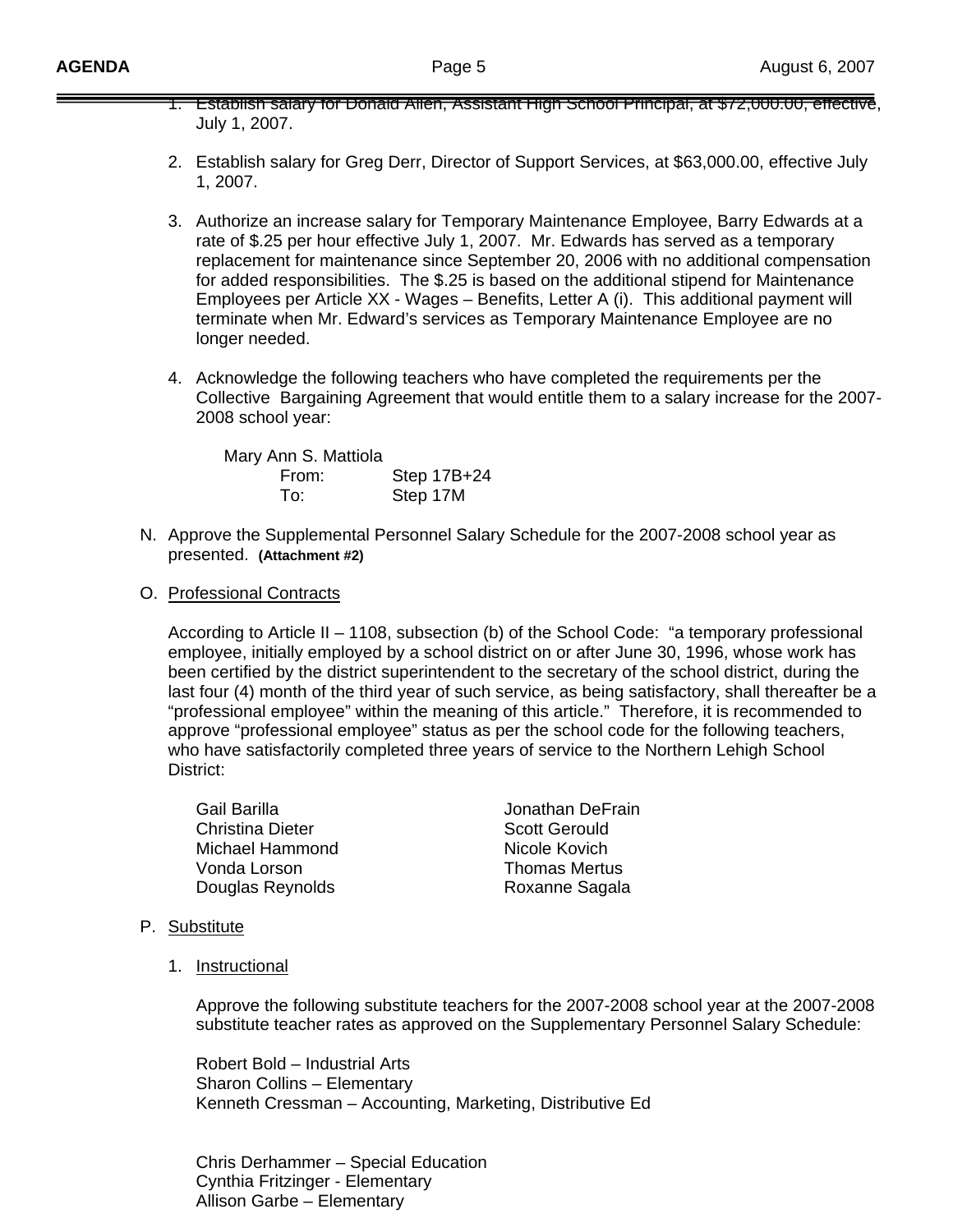Michele Harrison – Elementary Lori King – Elementary Martin Klesh – Mentally &/or Physically Handicapped Meghan Krebs – Elementary\* Kimberly Kuhns – Elementary Danielle LaBarge – Elementary K-6 James Labosky – Elementary K-6 Cathy Minnich – Mathematics 7-12 (Homebound) Robert Naugle – Secondary Mathematics Michael Quigley – Social Studies Justina Reph – Elementary & Special Education Rhonda Russell – Elementary Manfred Schmidt – Physics 7-12 Jennifer Silliman – Elementary (Homebound)\* Joanne Solga – Elementary JoLeigh Sponsler – Music K-12 Marissa Walters – Elementary & Special Education Jane Wessner – Elementary Tracy Zellner – Elementary (Homebound) **\*Pending Verification of Clearances.** 

### 2. Non-Instructional

a. Approve the following individuals as substitute secretaries/aides for the 2007-2008 school year at the 2007-2008 substitute rate as approved on the Supplementary Personnel Salary Schedule:

| Margaret Blose                       | Colleen Egan         |
|--------------------------------------|----------------------|
| Melissa Fritchman                    | Desaida Goss         |
| Rachel Hillegas                      | Donna Lobach-Berger  |
| Jessica Matyascik                    | <b>Carol Oertner</b> |
| <b>Rhonda Russell</b>                | Mary Spalding        |
| Judith VanHorn*                      | Claudia Young        |
| Dorothy Weber                        |                      |
| *Pending Verification of Clearances. |                      |

b. Approve the following individuals as substitute cafeteria workers for the 2007-2008 school year at the 2007-2008 substitute rate as approved on the Supplementary Personnel Salary Schedule:

| Colleen Egan                         | Nancy Frantz         |
|--------------------------------------|----------------------|
| Melissa Fritchman                    | <b>Beth Gabovitz</b> |
| Debra Heintzelman                    | <b>Shirley Ortt</b>  |
| <b>Romaine Remaley</b>               | Mary Spalding        |
| Sarah Unger                          | Judith VanHorn*      |
| Caludia Young                        | Dorothy Weber        |
| *Pending Verification of Clearances. |                      |

c. Approve the following individuals as substitute custodians for the 2007-2008 school year at the 2007-2008 substitute rate as approved on the Supplementary Personnel Salary Schedule: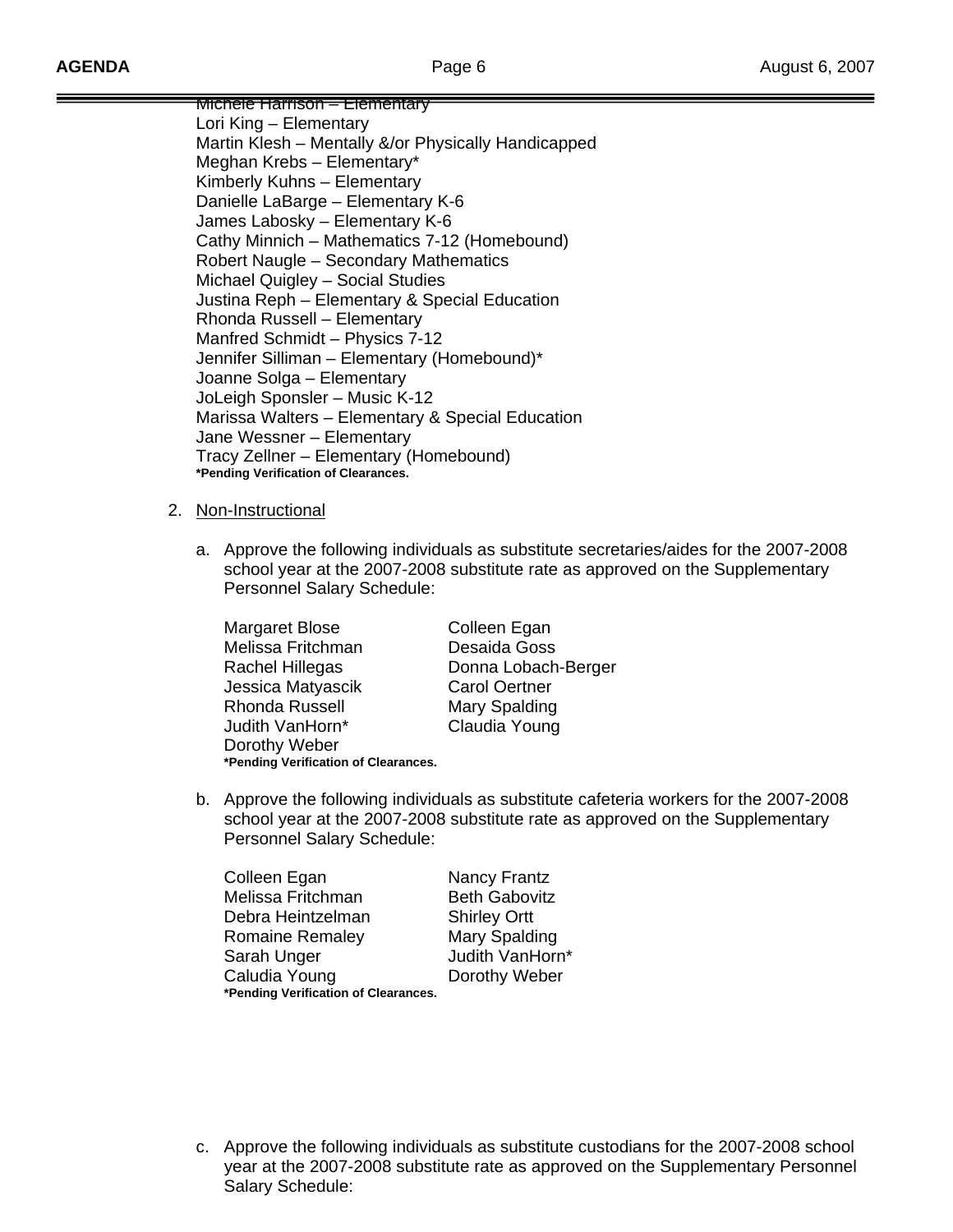Steven Andrews Leon Christman Wendy Green Richard Handwerk Lamar Lauer Randy Muniz Richard Nichol Gavin Oplinger\* Scott Reitz **Richard Sensinger**  Franklin Zamadics **\*Pending Verification of Clearances.** 

# **V. CONFERENCES**

- A. Dr. Nicholas Sham Lehigh University School Study Council Study Tour: Developing Leaders of Leaders – October 30 – November 1, 2007 – Bank Street College of Education and Columbia Teachers College, New York – Registration: \$995.00 - Total Approximate Cost: \$995.00 – Funding: Superintendent's Budget **(Attachment #3)**
- B. Laurie Newman-Mankos Eastern PA Special Education Administrator's Conference October 24-26, 2007 - Hershey Lodge and Convention Center, Hershey, PA – Lodging: \$401.00, Travel: \$69.84 – Total Approximate Cost: \$470.84 – Funding: Special Education Department Budget **(Attachment #4)**
- C. Suzanne Mengel Bullying Prevention Institute Empowering Change in Schools October 4- 5, 2007 – Hershey Lodge and Convention Center, Hershey, PA – Registration: \$35.00, Travel: \$46.87, Lodging: \$169.00 - Total Approximate Cost: \$250.87 – Funding: Curriculum and Instruction Budget **(Attachment #5)**

# **VI. POLICY**

- A. Board Policy Second Reading
	- 1. Approve new school board policy #207 Pupils Confidential Communications Of Students, as presented after second reading. **(Attachment #6)**
	- 2. Approve revisions to school board policy #810 Operations Transportation, as presented after second reading. **(Attachment #7)**
	- 3. Approve revisions to administrative regulation #810-AR School Bus Transportation, as presented after second reading. **(Attachment #8)**
	- 4. Approve revisions to school board policy #103 Programs Nondiscrimination in School and Classroom Practices, as presented after second reading. **(Attachment #9)**
	- 5. Approve revisions to school board policy #433 Professional Employees Professional Education, as amended after second reading. **(Attachment #10)**
	- 6. Approve new school board policy #146 Programs Student Services, as presented after second reading. **(Attachment #11)**
	- 7. Approve new school board policy #830 Operations Breach Of Computerized Personal Information, as presented after second reading. **(Attachment #12)**
	- 8. Approve revisions to school board policy #919 Community District/School Report Cards, as presented after second reading. **(Attachment #13)**
	- 9. Approve revisions to school board policy #122 Programs Extra-curricular Activities, as presented after second reading. **(Attachment #14)**
- B. Student-Parent Handbook Changes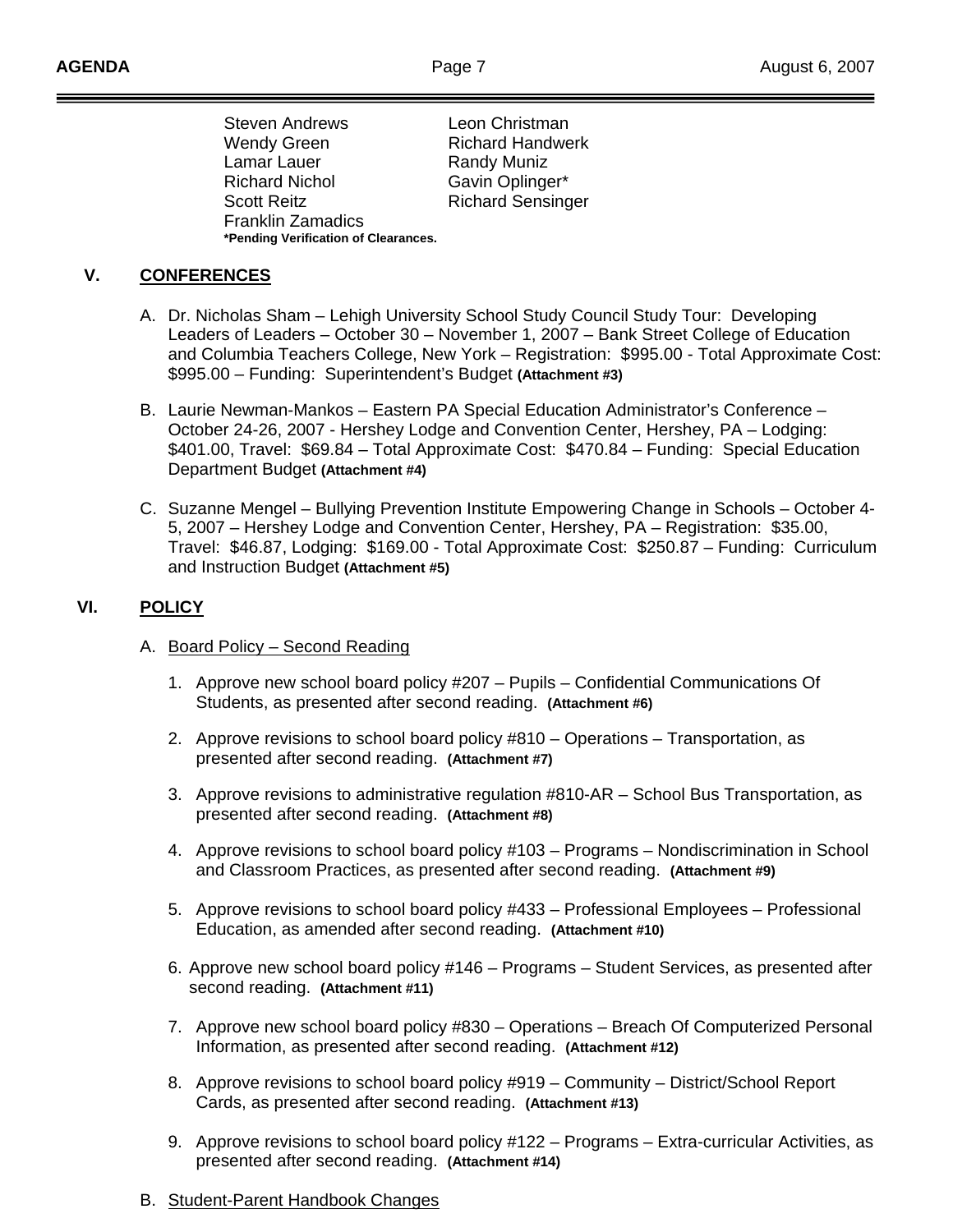- 1. Approve the changes to the Elementary School Student-Parent Handbook as presented. **(Attachment #15)**
- 2. Approve the changes to the Northern Lehigh High School Student-Parent Handbook as presented. **(Attachment #16)**
- 3. Approve the changes to the Northern Lehigh Middle School Student-Parent Handbook as presented. **(Attachment #17)**
- C. Approve to authorize proper officials to enter into an agreement for one Northwestern Lehigh School District special education student to attend the Northern Lehigh School District in accordance with the promises and covenants contained in the agreement. This agreement is effective September 4, 2007 through June 30, 2008. **(Attachment #18)**

### **VII. CURRICULUM AND INSTRUCTION**

A. Approve the daily tuition rates for the Bethesda Day Treatment Center, Inc. The Agreement of Service with Bethesda was previously approved for the 2007-2008 school year on April 10, 2007. **(Attachment #19)**

### B. Induction Program

 Approve the following teachers as helping teachers in the Northern Lehigh School District Induction Program for the 2007-2008 school year:

| <b>Helping Teacher</b> | Inductee                   | Stipend  |
|------------------------|----------------------------|----------|
| Donna Marushak         | <b>Christopher Barnes</b>  | \$750.00 |
| <b>Kathy Walter</b>    | Melissa Binder             | \$750.00 |
| <b>Elizabeth Case</b>  | <b>Kimberly Filipovits</b> | \$750.00 |
| Debbie Geiger          | Melissa DeFrain            | \$750.00 |
| Laura Krum             | <b>Camille Vernarr</b>     | \$750.00 |
| <b>Kristin Skinker</b> | <b>Kristin Hubbs</b>       | \$750.00 |
| Debra Siglin           | Lori Middaugh              | \$750.00 |
| Janet Millen           | Jennifer Butz              | \$750.00 |

## **VIII. OLD BUSINESS**

 Approve to ratify the Confidential Secretary Compensation Agreement, which was approved on October 10, 2005. The original approved agreement did not specify salaries or board stipend amounts for the duration of the Confidential Secretary Compensation Agreement. Agreement language states, "In the initial year of employment the position of Confidential Secretary to the Superintendent shall receive base pay equal to the highest salary listed in the Clerical Salary and Benefit Agreement approved for the fiscal year." The agreement further states, "The base salary shall be adjusted for step increments where approved in the Clerical Salary and Benefit Agreement." When the Confidential Secretary Compensation Agreement was created the Clerical Salary and Benefit Agreement was not settled and therefore salaries could not be incorporated into that agreement.

## **IX. NEW BUSINESS**

**X. FINANCIAL**